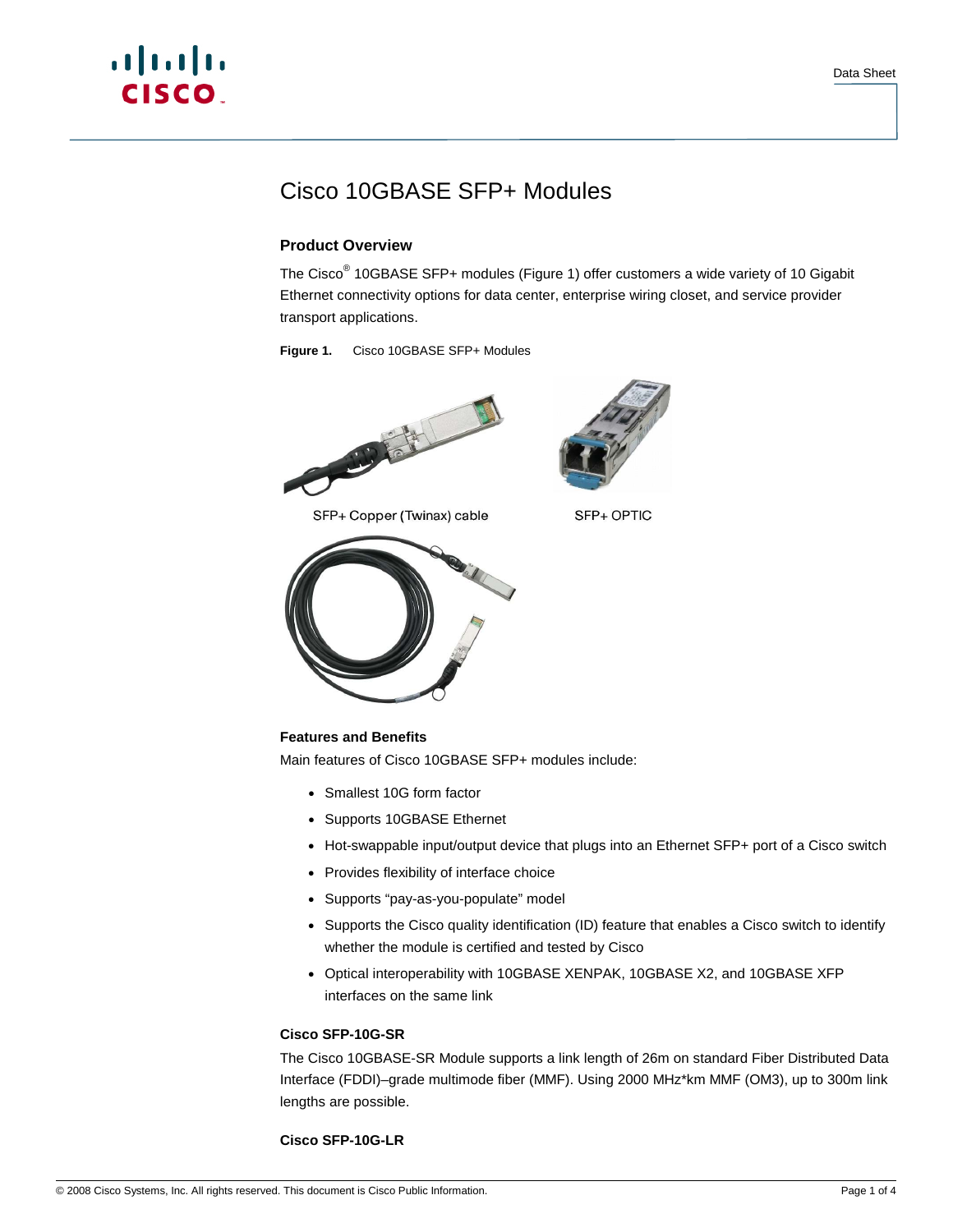The Cisco 10GBASE-LR Module supports a link length of 10 kilometers on standard single-mode fiber (SMF, G.652)

#### **Cisco SFP+ Copper**

Cisco SFP+ Copper Twinax cables are suitable for very short distances of up to 10m. Twinax cables offer a highly cost-effective way to connect within racks and across adjacent racks.

#### **Technical Specifications**

#### **Platform Support**

Cisco SFP+ modules are supported on Cisco switches and routers. For more details, refer to the document "Cisco 10 Gigabit Ethernet Transceiver Modules Compatibility Matrix": [http://www.cisco.com/en/US/docs/interfaces\\_modules/transceiver\\_modules/compatibility/matrix/O](http://www.cisco.com/en/US/docs/interfaces_modules/transceiver_modules/compatibility/matrix/OL_6974.html)L [\\_6974.html.](http://www.cisco.com/en/US/docs/interfaces_modules/transceiver_modules/compatibility/matrix/OL_6974.html)

#### **Connectors and Cabling**

Connectors: Dual LC/PC connector (-SR and -LR)

Note: Only connections with patch cords with PC or UPC connectors are supported. Patch cords with APC connectors are not supported. All cables and cable assemblies used must be compliant with the standards specified in the standards section.

Table 1 provides cabling specifications for the Cisco SFP+ modules.

**Table 1.** SFP+ Port Cabling Specifications

| Cisco SFP+           | Wavelength<br>(nm) | <b>Cable Type</b>                        | <b>Core Size</b><br>(microns)                  | <b>Modal Bandwidth</b><br>(MHz*km)        | <b>Cable Distance*</b>                |
|----------------------|--------------------|------------------------------------------|------------------------------------------------|-------------------------------------------|---------------------------------------|
| Cisco SFP-10G-SR     | 850                | <b>MMF</b>                               | • 62.5<br>• 62.5<br>• 50.0<br>• 50.0<br>• 50.0 | • 160<br>•200<br>• 400<br>• 500<br>• 2000 | •26m<br>•33m<br>•66m<br>•82m<br>•300m |
| Cisco SFP-10G-LR     | 1310               | <b>SMF</b>                               | G.652                                          | ٠                                         | 10km                                  |
| Cisco SFP-H10GB-CU1M |                    | Twinax cable,<br>30AWG cable<br>assembly | $\overline{\phantom{a}}$                       | ٠                                         | 1 <sub>m</sub>                        |
| Cisco SFP-H10GB-CU3M |                    | Twinax cable,<br>30AWG cable<br>assembly |                                                |                                           | 3m                                    |
| Cisco SFP-H10GB-CU5M |                    | Twinax cable,<br>24AWG cable<br>assembly |                                                |                                           | 5m                                    |

\* Minimum cabling distance for -SR and –LR modules is 2m, according to the IEEE 802.3ae.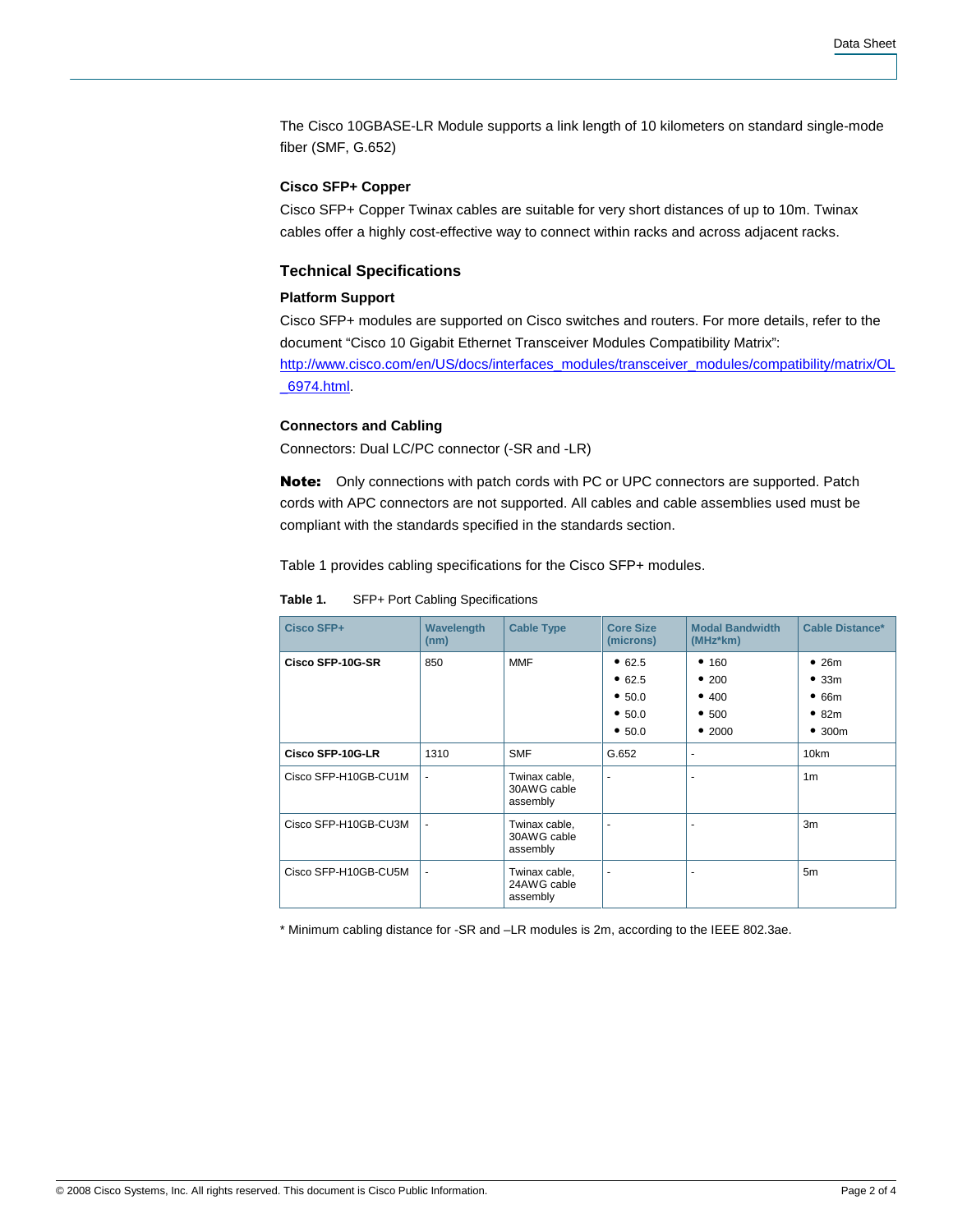#### **Standards**

● IEEE 802.3ae

Table 2 shows the main optical characteristics for the Cisco SFP+ modules.

| <b>Product</b>                     | <b>Type</b>               | <b>Transmit Power (dBm)*</b> |                | Receive Power (dBm)* |                | <b>Transmit and</b>               |
|------------------------------------|---------------------------|------------------------------|----------------|----------------------|----------------|-----------------------------------|
|                                    |                           | <b>Maximum</b>               | <b>Minimum</b> | <b>Maximum</b>       | <b>Minimum</b> | <b>Receive</b><br>Wavelength (nm) |
| <b>Cisco SFP-</b><br><b>10G-SR</b> | 10GBASE-SR<br>850 nm MMF  | $-1.2**$                     | $-7.3$         | $-1.0$               | $-9.9$         | 840 to 860                        |
| <b>Cisco SFP-</b><br>$10G-LR$      | 10GBASE-LR<br>1310 nm SMF | 0.5                          | $-8.2$         | 0.5                  | $-14.4$        | 1260 to 1355                      |

\*Transmitter and receiver power is in average, unless specified.

\*\*The launch power shall be the lesser of the class 1 safety limit or the maximum receive power. Class 1 laser requirements are defined by IEC 60825-1: 2001.

Table 3 describes the bail latch color code for each type of optical SFP+ module.

**Table 3.** SFP+ Optical Modules Color Code

| <b>Product</b>          | <b>Bail Latch Color</b> |
|-------------------------|-------------------------|
| <b>Cisco SFP-10G-SR</b> | Beige                   |
| Cisco SFP-10G-LR        | <b>Blue</b>             |

#### **Dimensions**

Dimensions (H x W x D): 8.5 x 13.4 x 56.5 mm. Cisco SFPs typically weigh 75 grams or less.

#### **Environmental Conditions and Power Requirements**

Operating temperature range:

- Commercial temperature range: 0 to 70℃ (32 to 158°F)
- Storage temperature range: -40 to 85°C (-40 to 185°F)

The maximum power consumption per Cisco SFP+ module is 1W.

#### **Warranty**

- Standard warranty: 90 days.
- Extended warranty (optional): Cisco SFP+ modules can be covered in a Cisco SMARTnet® Service support contract for the Cisco switch or router chassis.

#### **Ordering Information**

Table 4 provides the ordering information for Cisco SFP+ modules and related cables.

**Table 4.** Ordering Information

| <b>Description</b>                   | <b>Product Number</b> |  |  |
|--------------------------------------|-----------------------|--|--|
| <b>SFP+ Modules</b>                  |                       |  |  |
| Cisco 10GBASE-SR SFP+ Module for MMF | SFP-10G-SR            |  |  |
| Cisco 10GBASE-LR SFP+ Module for SMF | SFP-10G-LR            |  |  |
| <b>SFP+ Copper Modules</b>           |                       |  |  |
| 10GBASE-CU SFP+ Cable 1 Meter        | SFP-H10GB-CU1M        |  |  |